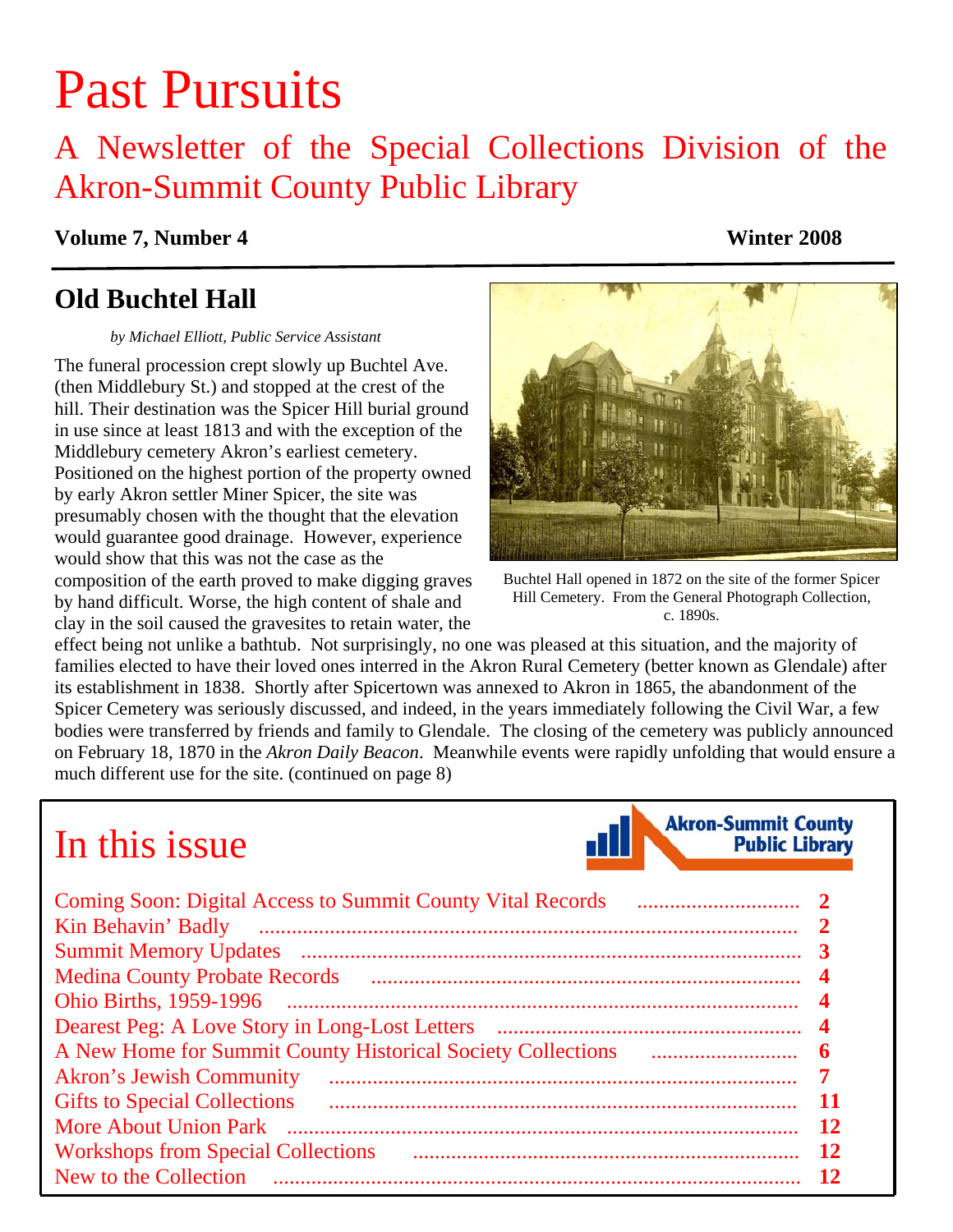# <span id="page-1-0"></span>**Coming Soon: Digital Access to Summit County Vital Records**

 *by Judy James, Manager* 

At its annual conference in July of this year, the National Association of Government Archive and Records Administrators announced that the Probate Division of the Summit County Common Pleas Court was awarded a 2008 grant for the digitization of Summit County marriage, birth, and death records. A free, searchable name index linked to the digital images of the original records will be available to the public through the Probate Court's Web site [www.summitohioprobate.com](http://www.summitohioprobate.com/) and the grant partners' sites.

Sponsored by Ancestry.com and FamilySearch, this grant, valued at \$150,000 will provide digital access to 1840 to 1980 marriage records for over 550,000 individuals, birth records prior to 1908 for over 46,000 individuals, and death records prior to 1908 for over 22,000 individuals. It is expected that onsite digitization at the courthouse will commence by the end of 2008, with completion in 2009. Summit County Probate Court Judge Bill Spicer is quoted in the current issue of *Eastman's Online Genealogy Newsletter:*

"As a result of the grant, our Web site, which was chosen as one of the 10 best in the country by the National College of Probate Judges, will now have the added distinction of being a model for the state and country for accessing historical court records," said Judge Spicer. "Not only will it improve access, but by reducing the need to see the often-fragile originals, it will make the court's job of preserving hundreds of thousands of original records easier. The project is a far-sighted and important effort in preserving local history. On behalf of the court and the citizens of Summit County, I thank the project sponsors for selecting Summit County Probate Court as its 2008 grant recipient."

Congratulations to Judge Spicer and the Summit County Probate Court, and especially to Records Room Supervisor Kim Guldeman, who prepared the grant application with the assistance of Lois Noirot, Judge Spicer's secretary.

# **Kin Behavin' Badly**

#### *by Iris Bolar, Librarian*

"Black sheep" - those characters that show up in family trees. No, not all of our ancestors were the pillars of society or hardworking laborers and farmers of our expectations. Family legends have blurred the facts surrounding a few of these kinfolk, while shame has banished others from family recollections. Ever-increasing interest in genealogy has encouraged access to information about some of our black sheep relatives. Along with these efforts, Special Collections is pleased to announce the arrival of the *Ohio State Penitentiary Prisoner Registers* (*1829-1938*) as a new resource in our collection.

The first Ohio Penitentiary was a three-storied, 13 celled structure on the corner of Main and Second Streets in Columbus. The state eventually built a much larger facility in Columbus in 1834. A section for female inmates was added a few years later. Well-known prisoners who called the Ohio Pen home included George "Bugs" Moran, William Sydney Porter (aka O. Henry), members of John Dillinger's gang, and Dr. Sam Sheppard. The building closed in 1984 although most prisoners had been transferred to the new Southern Ohio Correctional Facility in Lucasville after its opening in 1972. The old penitentiary was finally demolished in the late 1990s, and a new Ohio State Penitentiary was opened in Youngstown to house the state's most dangerous criminals.

The prisoner registers are divided by ranges of years with name indexes at the beginning of each range. Records from 1829 to 1913 include the prisoner's name, aliases, age, race, crime, term of sentence, month and year of trial, date received into the penitentiary, date of expected release, parole, transfers, execution, birth location, occupation, education, physical description, temperament, habits, marital status and other notes. In addition, the name and address of a relative is included. The information after 1913, unfortunately, excludes the personal data. Women are included in early records; the Ohio Reformatory for Women in Marysville was built in 1913.

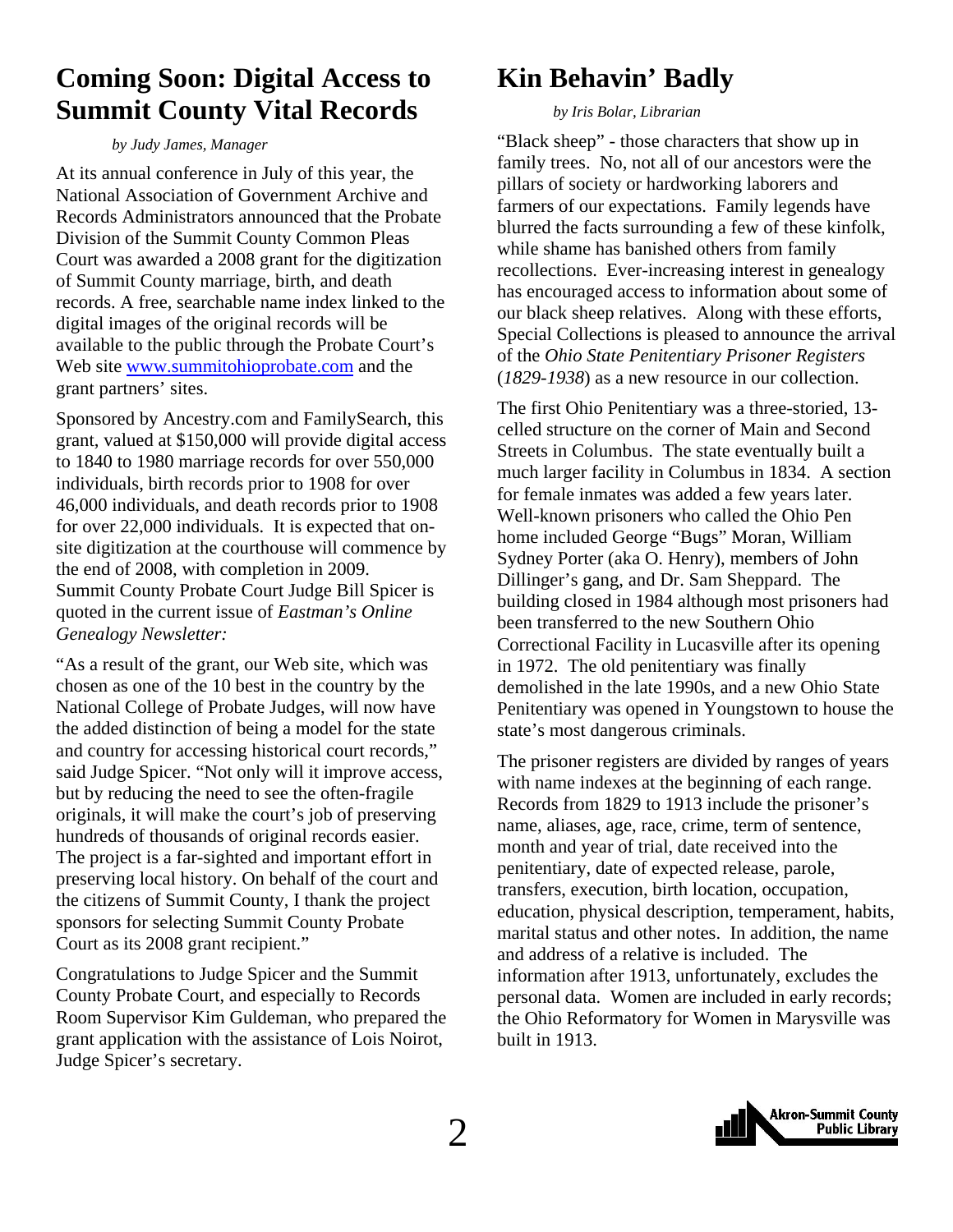<span id="page-2-0"></span>Indexing style for these records varies. Earlier indexes only provide the page for a record and note if a person is not Caucasian. Later, names are indexed in columns labeled A, E, I, O, U, Y. Though not consistent, surnames starting with the same letter are together, but the column in which a name is listed depends on the first vowel in the surname. Example: Anderson and Allen would be together under the A's in the "E" column, and Sanders and Schwann would be under the S's in the "A" column. Another method simply indexes by the first letter of the surname and includes entry number, page for record, and county of sentence.

As with all old records, earlier entries are handwritten and can be difficult to read. Darkness in some spots on the microfilm can also make viewing difficult. Regardless, this collection of records is a goldmine of information about some of our lawless Ohio ancestors.

The Ohio Historical Society houses old records from the state's correctional facilities. The Society's records beyond Special Collections' holdings include: Ohio State Penitentiary (1829- 1973); Ohio Reformatory (1896-1968); Ohio Reformatory for Women (1913-1942); London, Ohio Prison Farm (1908-1949); and records of the Boys and Girls Industrial Schools for juvenile offenders. An index to admission records of the Boys and Girls Industrial Schools is searchable at [www.ohiohistory.org/resource/database/industrial.](http://www.ohiohistory.org/resource/database/industrial) Years indexed are 1869 to 1943 for the girls' school and 1858 to 1944 for the boys' school. Many, but not all, state correctional records have been microfilmed and are available to view at the Ohio Historical Society.

Records of inmates incarcerated since 1973 are held by the Central Inmate Records Division of the Ohio Department of Rehabilitation and Corrections (ODRC). Brief records and photos of inmates currently incarcerated or under department supervision are viewable on the ODRC Web site at [www.drc.ohio.gov/OffenderSearch/Search.aspx.](http://www.drc.ohio.gov/OffenderSearch/Search.aspx) Headshot photographs of Ohio's executed prisoners from 1897 to present can be viewed at [www.drc.state.oh.us/web/Executed/executed01.htm.](http://www.drc.state.oh.us/web/Executed/executed01.htm) Some additional sites to explore:

*Black Sheep Ancestors* [blacksheepancestors.com](http://blacksheepancestors.com/)

*Prisons, Prisoners & Outlaws* at *Cyndi's List* [www.cyndislist.com/prisons.htm](http://www.cyndislist.com/prisons.htm)

*Ancestor Hunt's Genealogical Prison Records*  [www.ancestorhunt.com/genealogical\\_prison\\_records](http://www.ancestorhunt.com/genealogical_prison_records.htm) [.htm](http://www.ancestorhunt.com/genealogical_prison_records.htm).

*Proceedings of the Old Bailey, 1674-1913*  [www.oldbaileyonline.org/index.jsp](http://www.oldbaileyonline.org/index.jsp)

# **Summit Memory Updates**

Metro Parks Serving Summit County has joined the Summit Memory Project, contributing the [Joseph](http://www.summitmemory.org/cdm4/browse.php)  [Jesensky Collection](http://www.summitmemory.org/cdm4/browse.php). Joe Jesensky was a well known local naturalist whose art work focused on the natural beauty of the Cuyahoga Valley.

The Barberton Public Library has added a second collection, the [Anna Dean Farm](http://www.summitmemory.org/cdm4/browse.php). This collection of 35 images provides a glimpse into the  $20<sup>th</sup>$  Century farm built by O.C. Barber and named for his daughter Anna and her husband, Dr. Arthur Dean Bevan.

The library has added two more collections; the [Jewish Community Board of Akron Collection](http://www.summitmemory.org/cdm4/browse.php) and the [Trucking History Collection](http://www.summitmemory.org/cdm4/browse.php) were both drawn from larger collections donated to the library. The Jewish Community Board of Akron Collection contains images capturing the vibrant Jewish community in Akron. The images in the Trucking History Collection celebrate the birth of the motor carrier industry here in Akron.

The Summit Memory Project also offers RSS Feeds. RSS stands for Really Simple Syndication, and it allows us to notify people when new partners or new collections are added to [www.SummitMemory.org](http://www.summitmemory.org/). If you are not familiar with RSS Feeds, you can learn more about them at [www.whatisrss.com/](http://www.whatisrss.com/). If you are using Internet Explorer 7.0, which has a built in feed reader, you can read our updates by selecting the [RSS feed link](http://summitmemory.wordpress.com/feed/) from Summit Memory.

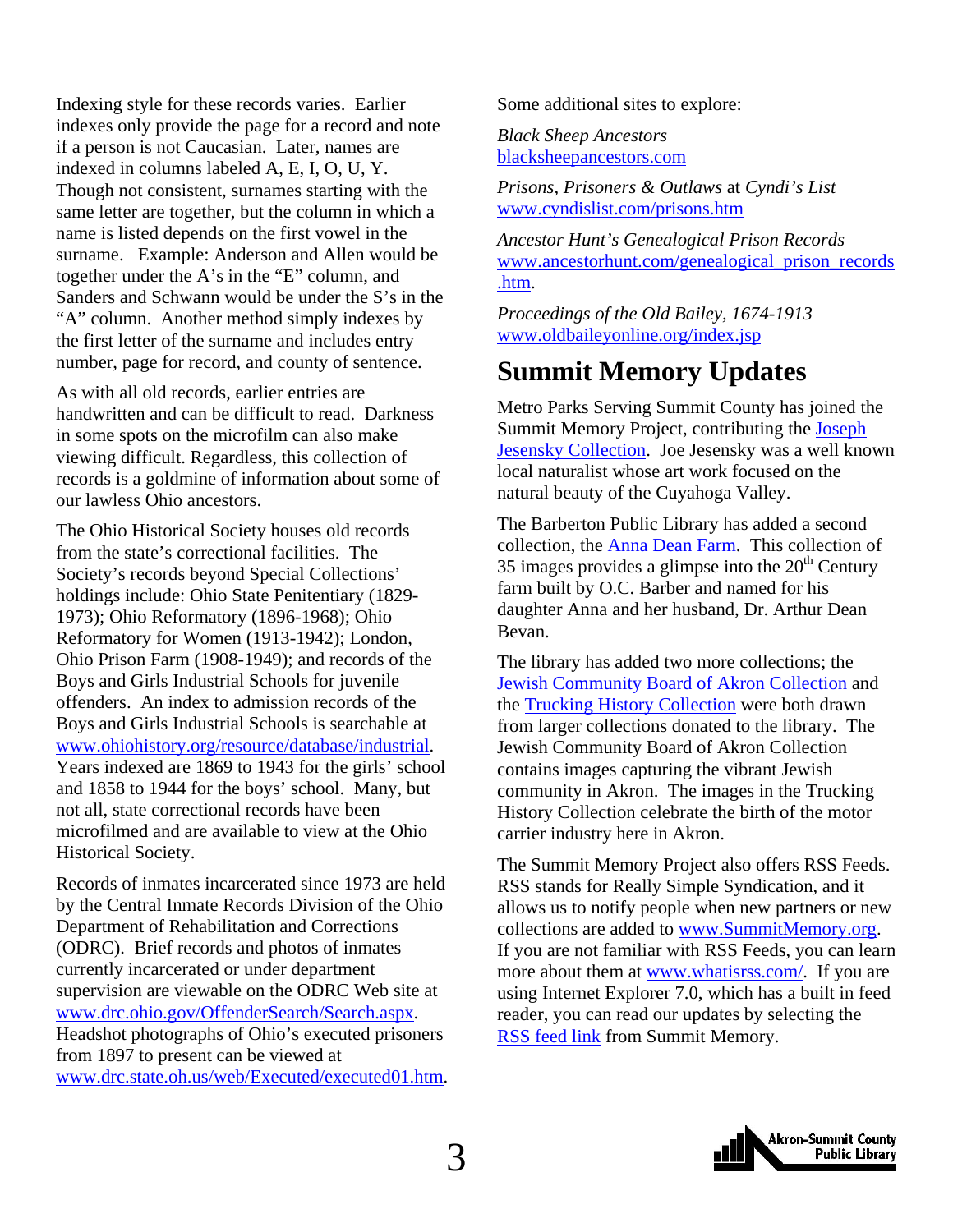# <span id="page-3-0"></span>**Medina County Probate Records Now Available**

Our goal of acquiring probate records for all counties surrounding Summit County has been fulfilled through a generous gift from the Summit County Chapter of the Ohio Genealogical Society. At its monthly meeting on October 18, the Chapter presented eleven microfilm rolls of Medina County marriage records, 1818-1965 to Special Collections. This donation completes our collection of Medina County probate records which also includes birth records for 1867-1908 and death records for 1867- 1965.

This resource will greatly enhance our local vital record collection and will be especially useful for researchers who are seeking records for those areas of Summit County that were once part of Medina County prior to the creation of Summit County in 1840.

We are most grateful to the Summit County Chapter of the Ohio Genealogical Society for this gift, as well as for their continued support.

# **Ohio Births 1959-1996**

Special Collections now has the Ohio births and supplemental births indexes from 1959-1996 loaded on our CD-Rom machine. Births for the years 1963, 1969 and 1972 are not included in the regular indexes, but there are entries for those years in the supplemental index.

These indexes are arranged much like those for Ohio deaths. They show the date of birth, last name, first name, and middle initial of the child, a location code (these are the same codes used in the death indexes, and a key is provided), maiden name of the mother, volume number, and certificate number. You may search the indexes by date, last name of child, or maiden name of mother.

The CD-Rom machine is a personal computer in the Special Collections Division that is dedicated to providing access to our growing collection of information available only on CD-Rom.

# **Dearest Peg: A Love Story in Long-Lost Letters**

*by Jane Gramlich, Librarian* 

Three years ago, as my husband and I were remodeling our 80-year-old North Hill bungalow, we found all kinds of great old-house artifacts. We gathered things like broken 78 rpm records, playing cards stuck behind cabinet shelves, chunks of horsehair plaster, and strips of hideous red and beige plaid wallpaper that had been covered up for years. (Did people really once think that was attractive?) But the best thing we discovered was a love story.

"You'll never guess what I found," he told me on the phone one day. "I was tearing out the kitchen ceiling, and these two pieces of paper fell out from up in the attic. They look like letters. They're in envelopes."

"What do they say?" I asked.

"Well, the paper's turned brown, and the writing's a little faded, but I see a postmark. You won't believe this…one of them says March 17, 1924."

"That's before the house was built," I said. I couldn't wait to get home to read them.

Affixed with a 2-cent stamp, the envelopes were addressed to "Miss Margaret Bly, 230 Ohio Building, City." Inside were neatly folded letters, one dated in January 1924 and sent from the North Hill Station; the other dated in March 1924 and sent from the Grace Park Station. "Dearest Peg," they both began, and both were cryptically signed "Zg." Clearly sent by a lovelorn young man, the first letter implored his sweetheart not to think that his bad mood on their previous date had anything to do with her. "It would be to o l hard to get peeved at you," he wrote. Rather, he was under a lot of pressure with school and work: "Believe me, Peg, I have been working [so] hard." He ended on a hopeful note, suggesting a get-together in Canton with some friends. "We could take the crowd along and have a great time, anyway you and I could, couldn't we?" The second letter gave us a rare glimpse into how young people in Akron in 1924 were spending their free time. "Tom came down and we went for a ride (the second time I've been in his Ford) and we

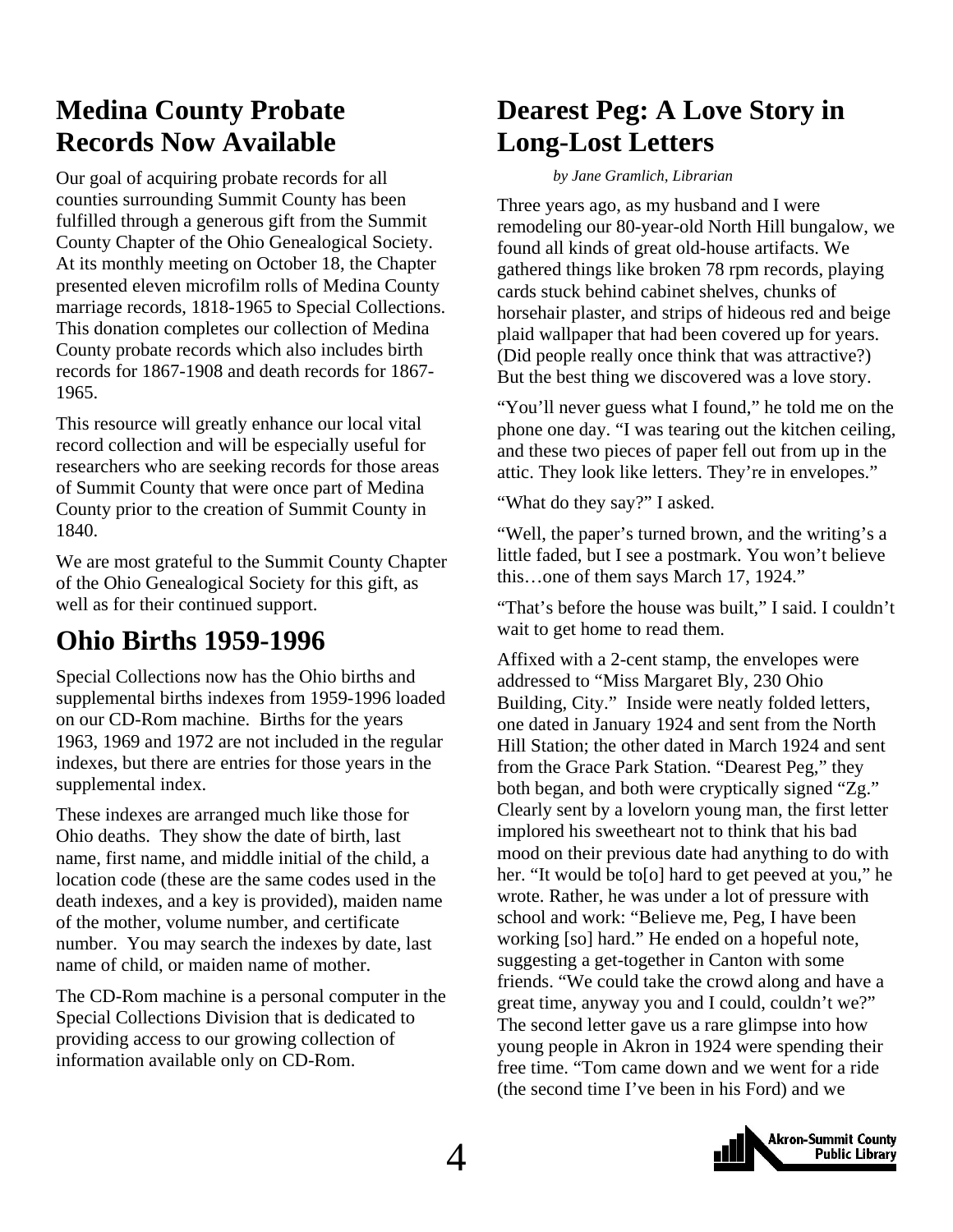played cards for a while." He asked her out to a movie at the Strand Theater: "*Sporting Youth*, they say it's great…listen dear, don't forget to save our night for us so we can go to the show."



This is an ad for the movie Bernard asked Margaret to see with him. It appeared in the *Akron Beacon Journal* on March 15, 1924.

Someone somewhere might want these wonderful love letters, we thought. Who was "Zg" and who was his "dearest Peg," and why did these letters end up in our attic? Was Peg sentimental about an old boyfriend, or did she finally marry him and live in the house? Luckily, I knew there were some ways to find out.

The first thing to do was to look at the old Akron city directories to see who were the first people to live in the house. The Summit County Fiscal Office says it was built in 1930, but the city directories reveal that the address actually existed by 1928. The resident listed was Bernard Zeisig. That seemed to explain the "Zg." Now, who was Peg, and what happened to them?

We figured that since they would have been young adults in 1924, it wasn't likely both of them were still alive. The next step was to check the Social Security Death Index, which is available online on several different free Web sites and subscription databases, including Ancestry, RootsWeb and Genealogy Bank. The SSDI is a good source if you're looking for the date of death for a person who had a Social Security number and died between 1962 and the present. It helps if you know their last place of residence, especially if the name is common. Fortunately for us, Bernard had an unusual last name and stayed in the area, both of which made it very easy to find him in the index. Another search turned up a Margaret Zeisig who also lived in the area and was born about the same time as Bernard. This was looking promising!

The third step was to check their obituaries to find out if they were ever married and if so, the names of their children or closest relatives. After looking at the *Akron Beacon Journal* obituary index, I found Bernard's obituary on microfilm. Margaret's was even easier to find since it appeared in the online *Akron Beacon Journal* database that begins in 1984. The obituaries confirmed that they had been married, and better still, gave us a stronger sense of this couple and their personalities. Best of all, their children's names and where they lived were listed. We found out that one of their sons, Thomas, had become a priest, and in 1994 was at St. Eugene's Church in Cuyahoga Falls. From there, a simple Internet search brought up the church Web site, and a couple of phone calls later, I found myself talking to a man whose parents' story was partly written in these old letters from our attic.

"I know that address. I grew up in that house," he said. "We moved out in 1945. How did you say you

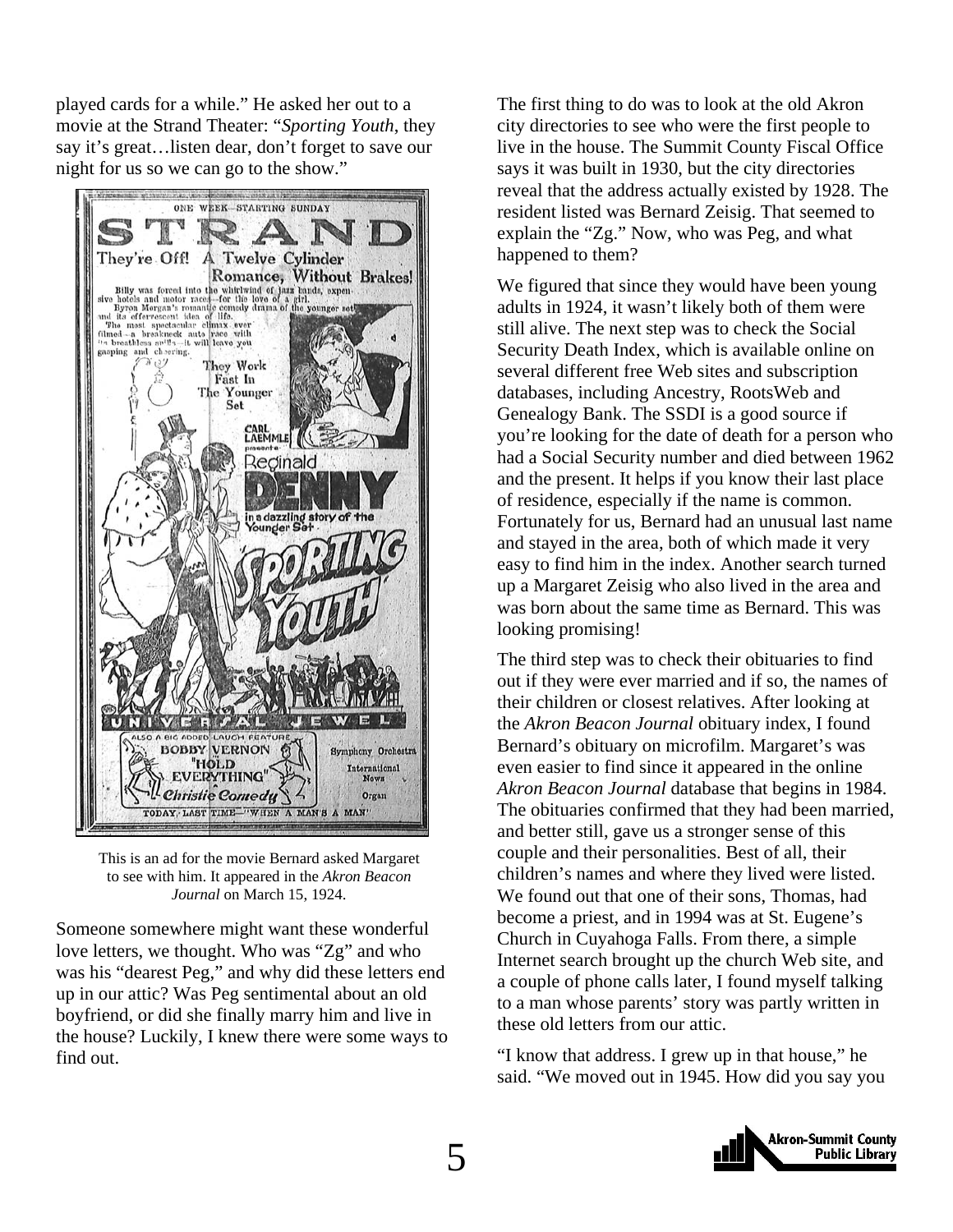<span id="page-5-0"></span>found the letters?" he asked. Then he paused. "Wait a minute…how did you find *me*?"

I told him that when you work at the library, you learn where to look.

We invited Father Zeisig out to see the house to pick up the letters. It was a delightful visit. He was able to answer some questions about our home that we'd been wondering about. His dad had the house built before he and Margaret were married in 1927, and they raised four children there. Father Zeisig reminisced about the bedroom where he and his brothers had pillow fights, and he described how the vacant lot next door, now our side yard, was where they used to play softball. He confirmed our suspicions that the kitchen once had a breakfast nook, which we wish was still there. Our hardwood floors are in great shape partly because Bernard Zeisig owned a carpet store, and never would have considered bare floors. The family lived there nearly twenty years, and might have stayed longer had it not been for a tragedy. Father Zeisig's younger brother became very ill, and passed away in St. Thomas Hospital in 1945 at the age of ten. In the Irish Catholic tradition of Margaret's family, they held the wake in the living room. The funeral was at St. Martha's Church. The next day, Father Zeisig said, his dad put a "For Sale" sign in the front yard.

Every family has its share of sadness, and I think if walls could talk, they'd acknowledge and mourn the troubles they've seen. But they'd also tell you that the laughter and happy times mean the most and last the longest. Margaret Zeisig knew this, and because of her good memories our walls did talk, telling us about the events that brought her there. Father Zeisig knew it too. He told us that years later, he would drive by the house every so often, and when it was up for sale, he had even considered buying it. We could tell he wanted very much to go back to his childhood home.

I sometimes picture Margaret cleaning out her attic on her way to a new house, going through the letters that meant so much to her. Did she notice that two of them were missing, and wonder what might have happened to them? Could she ever have imagined

that they would stay wedged underneath the floorboards of the attic for decades, only to end up right back with the family?

I know it's possible, and I'm glad we made it happen. We're grateful for the wonderful stories we have about the people who first called our house "home."

# **A New Home for Summit County Historical Society Collections**

#### *by Judy James, Manager*

When the moving truck pulled into the Library's loading dock one afternoon in August, most of the Special Collections staff waited in eager anticipation to discover its contents. As box after box was unloaded, we felt like treasure hunters who had encountered the mother lode. The Summit County Historical Society's archival collections have found a new home on the third floor of Main Library.

In all, more than two hundred boxes made their way onto the shelves of our climate-controlled stacks in Special Collections. Names like Perkins, Alexander, and Pockrandt grace the labels of many boxes. In addition to books, documents, manuscripts, and other archival materials, the collection includes thousands of photographs and glass plate negatives which document our community's rich history.

Since our goal, and that of the Historical Society, is to share and provide access to these unique materials, we have made processing these collections a priority. This will entail re-housing many items in archival enclosures and boxes, as well as the creation of records for our Local History Database, [www.akronlibrary.org/DBS/SpecColldbO/Default.as](http://www.akronlibrary.org/DBS/SpecColldbO/Default.aspx) [px.](http://www.akronlibrary.org/DBS/SpecColldbO/Default.aspx) We also expect that many items will make their way into the Summit Memory Project, [www.SummitMemory.org,](http://www.summitmemory.org/) our online "scrapbook" of Summit County history.

We are honored that the Summit County Historical Society has chosen the library as the repository for these important materials, and applaud them for their goal of sharing them with the community.

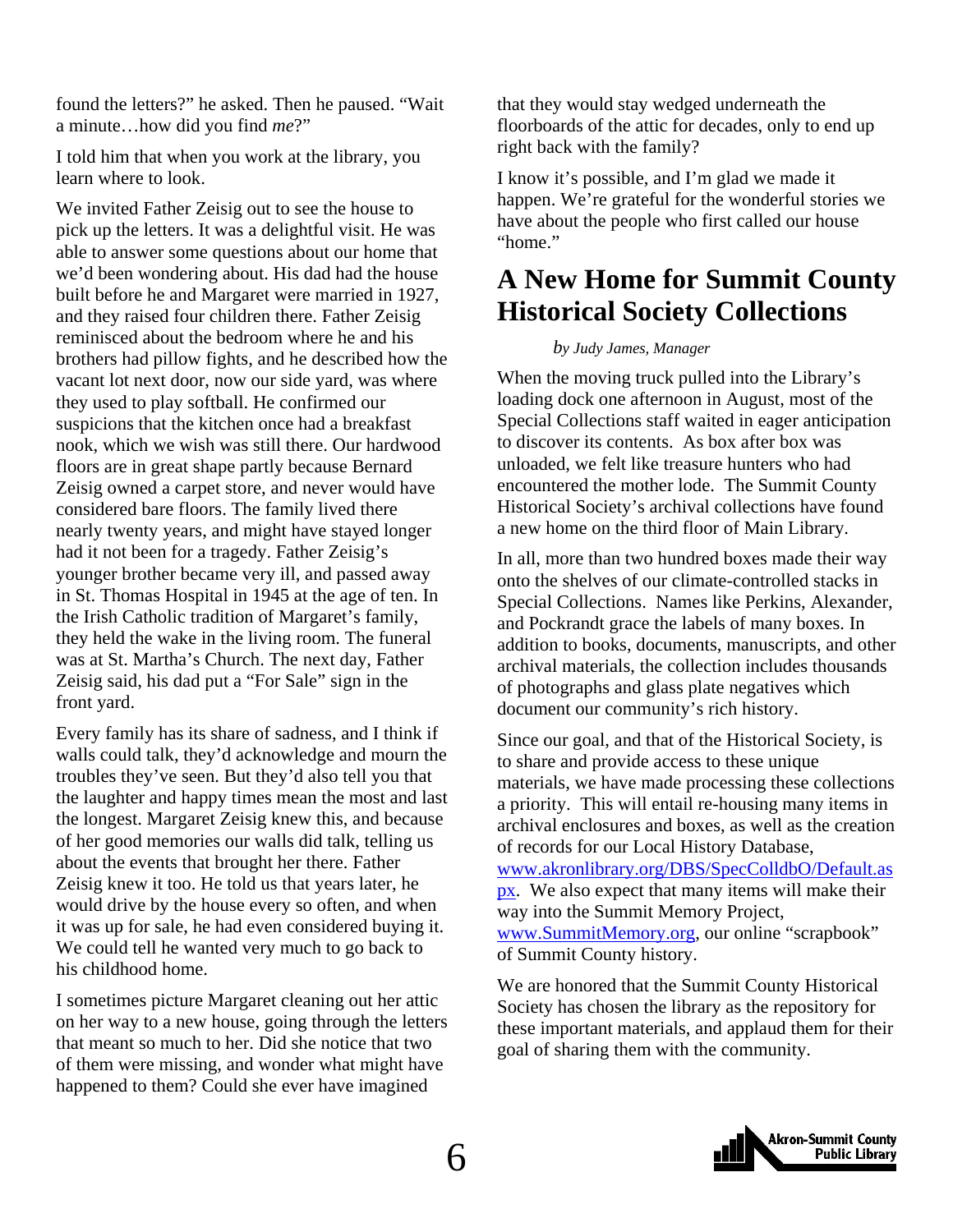# <span id="page-6-0"></span>**Akron's Jewish Community**

 *by Cheri Goldner, Librarian* 

*"…one of the most striking features in connection with Akron Jewry is the spirit of thorough-going communal co-operation which prevails; regardless of one's shade of Jewish belief in the matter of Judaism when the heart-appeal is made all meet on the common ground as Jews and work in harmonious spirit that could well be emulated by others who preach harmony and practice dissention, discord and factionalism."* from an editorial by Charles H. Joseph in Pittsburgh's The Jewish Criterion, February 18, 1919

While no one claims to know the exact date that the first Jewish family arrived in Akron, historians agree that the city had Jewish residents in the 1840s and 1850s. In its 1919 issue featuring Akron's Jewish community, *The Jewish Criterion* noted that there was "sufficient evidence" of Jews living in Akron prior to 1842 and that by 1850, Jewish families were gathering frequently in their homes for various social and religious purposes. Local historian Samuel L. Lane, in his *Fifty Years and Over of Akron and Summit County*, states that Hebrew merchants were doing business in Akron as early as 1845. Helga Kaplan, whose 1978 doctoral dissertation is titled *Century of Adjustment: A History of the Akron Jewish Community, 1865- 1975*, points to Koch-Levey & Co.'s 1858 establishment of Hopfman & Moss clothing store as an important date in Akron's early Jewish history.

One date local historians do agree on is 1865, the year that a small group of Jewish immigrants signed the constitution establishing the Akron Hebrew Association. This organization was formed to serve the community's needs to gather for worship, educate children in the faith, and socialize. It was forerunner to Temple Israel, a reform congregation established in 1885 in the former St. Paul's Episcopal Church on South High Street that then moved to its present synagogue at 133 Merriman Road in 1911.

The immigrants who formed the Akron Hebrew Association were Ashkenazic Jews, also known as

Ashkenazi Jews or Ashkenazim, meaning that their ancestors were from Central Europe, more specifically from the medieval Jewish communities of the Rhineland in the west of Germany. Ashkenazic Jews are distinguished from Sephardic or Hispanic Jews, whose ancestors originated in the Iberian Peninsula in the extreme southwest of [Europe](http://en.wikipedia.org/wiki/Europe), which includes present day Spain, Portugal, Andorra, Gibraltar and a small part of France.

The formation of the Akron Hebrew Association in 1865 marks the beginning of the first of four historical periods in local Jewish community life that Kaplan identifies in her dissertation, a copy of which is available in Special Collections. Kaplan also provides a historical overview and timeline on the Jewish Community Board of Akron's [Web site](http://akron.ujcweb.org/page.aspx?id=143252), where she notes that Akron's Jewish population in 1881, near the end of this first period, was about 175.

The "pioneering period" ended in 1885, and was followed by a time of great expansion and institutional development within the local community ("internal adjustment") that lasted until 1929. *The Jewish Criterion* identified 40 active Jewish organizations and two prospective organizations when it published its Akron feature in 1919. Significant events for the local Jewish community during this period include the arrival of department store founder Abraham Polsky in 1885 and the subsequent establishment of the first congregation; the formation of the Anshe Sfard (which is still Akron's Orthodox congregation), Workman's Circle and Ahavas Zedek congregations in the 1910s; the publication of the first local Jewish newspaper, the *Akron Jewish Observer*, in 1928; the 1929 opening of the Akron Jewish Center at 220 South Balch Street; and the beginning of the "Wooster Avenue hey days" for the Jewish community, when the Lane-Wooster area had the largest concentration of Jews in Akron, at least three synagogues and many Jewish-owned businesses.

The third historical period for the local Jewish community that Kaplan identifies, from 1929-1945, saw a shift from internal development toward communal survival in the face of great external

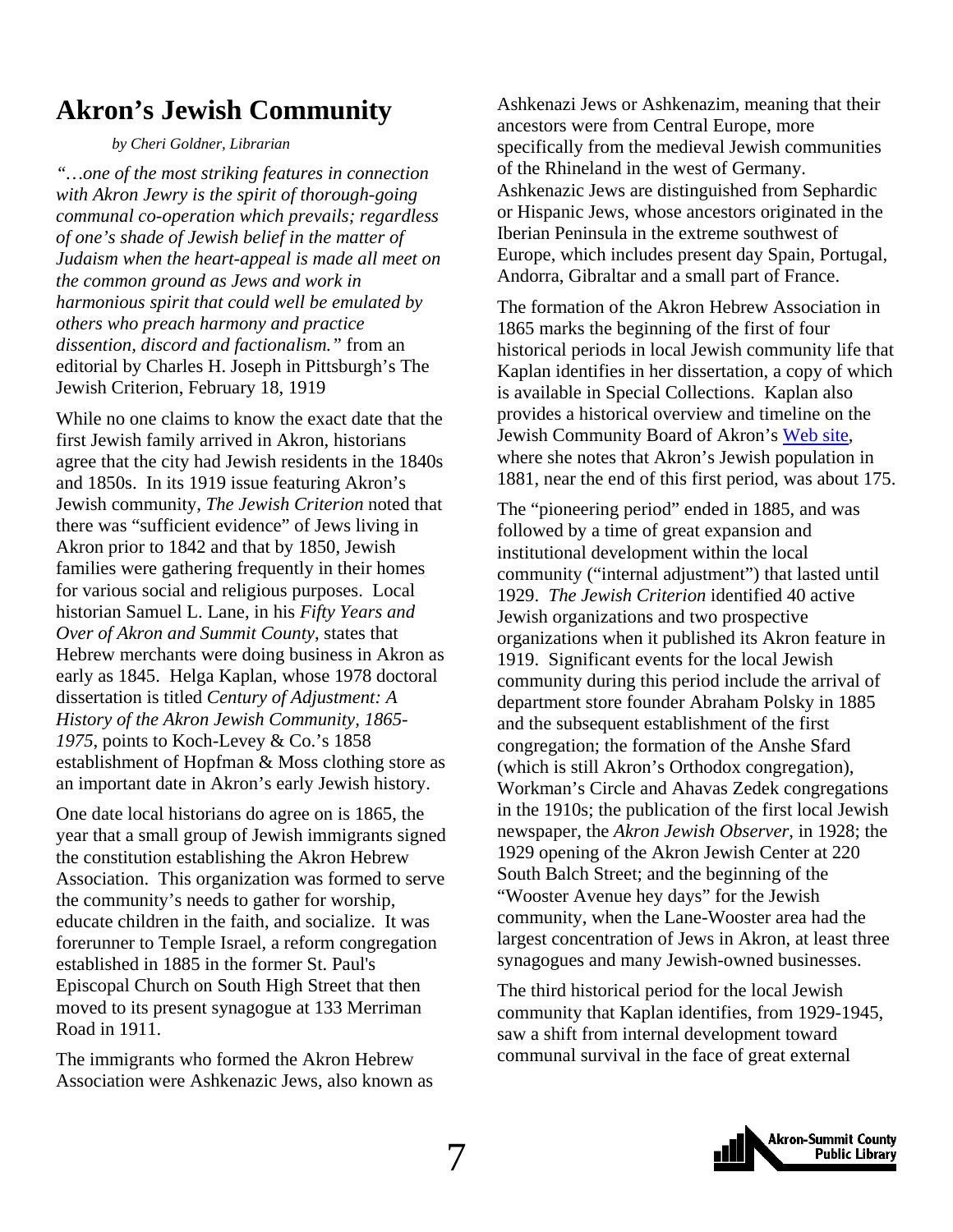<span id="page-7-0"></span>pressures, namely, the Great Depression and World War II.

Finally, there was the post-war period of 1945- 1975, which was characterized by movement to the suburbs, consolidation of religious institutions, and incorporation into the community. Significant events within this time period include the formation of the Beth El Congregation on South Hawkins in 1946 (one of Akron's four active congregations and the only Conservative one), the relocation of the Akron Jewish Center from Balch Street just north of South Maple out onto White Pond Drive, and the creation in 1970 of the Akron Jewish Community Federation, which was later absorbed by the Jewish Community Board of Akron, Inc.

In the time since Kaplan's study ended, Akron's Jewish community has seen many more changes. Among these are the opening of the Akron Jewish Community High School in 1976; the establishment of the Akron area's second reform congregation, Temple Beth Shalom, in Hudson in 1977; and the 1999 formation of the Jewish Community Board of Akron, Inc., which absorbed the Akron Jewish Community Federation and serves as the umbrella for the Shaw Jewish Community Center of Akron, Jerome Lippman Jewish Community Day School and Jewish Family Service.

Being aware of the different historical periods and significant dates within the history of the local Jewish community, as well as broader immigration patterns, can be helpful when researching Jewish families. Special Collections has a variety of sources to help you get started in that research. Among our general sources are reference books and circulating handbooks on doing Jewish genealogy and visiting Jewish cemeteries, including a few titles dealing specifically with Sephardic or Ashkenazic genealogy.

We also have a variety of local resources that may be helpful if your family has lived in the area for a while. These include the previously mentioned 1919 issue of *The Jewish Criterion*, which includes biographical and genealogical information on a number of prominent Jews and may be found on our [online books webpage](http://www.akronlibrary.org/internetresources/sc/OnlineBooks/onlinebks.html). Another of our local

sources available online is a selection of photographs from the collection of the Jewish Community Board of Akron at [www.SummitMemory.org](http://www.summitmemory.org/).

Additional resources available here at the library include our news clipping files, the pictorial publication *Jewish Life in Akron*, Akron Jewish Center yearbooks from the 1970s, and issues of the monthly publication *Akron Jewish News* dating from 1962 to the present. While early issues of this last publication are short (six pages), they contain notices of births, deaths, engagements and marriages, along with news of activities going on at the Center and in other Jewish clubs and organizations. Additional dates for both the Akron Jewish Center yearbooks and the *Akron Jewish News* may be available from the Jewish Community Board of Akron.

For additional guidance, visit JewishGen at [www.jewishgen.org](http://www.jewishgen.org/) and the International Association of Jewish Genealogical Societies (IAJGS), which includes contact information for four member groups in Ohio (Cleveland, Cincinnati, Dayton and Columbus) as well as for groups across the globe at *iajgs.org/members/members.html*.

# **Old Buchtel Hall (continued)**

In the late 1860s, the Universalist denomination sought to establish a college in Ohio under their auspices. Suitable locations within Ohio were sought, as were startup pledges from those communities being considered. Amongst other sites in the state, Kent was at first proposed but was shortly thereafter ruled out as it was considered to be an "unhealthy place," the area then being a hotbed of "various forms of malarial diseases." Kent having been eliminated from consideration, Rev. H. F. Miller, in his capacity of "scout," visited Akron on February 3, 1870 and was suitably impressed with both the town and the people. Two weeks later, on February 16, the Universalists announced their decision and formally offered the college to Akron.

There were terms and conditions set, of course. To locate at Akron the Universalists needed a promise of \$60,000 from the citizens of Summit County and that "suitable lands be pledged." This wasn't as much of a problem as it might seem. Without

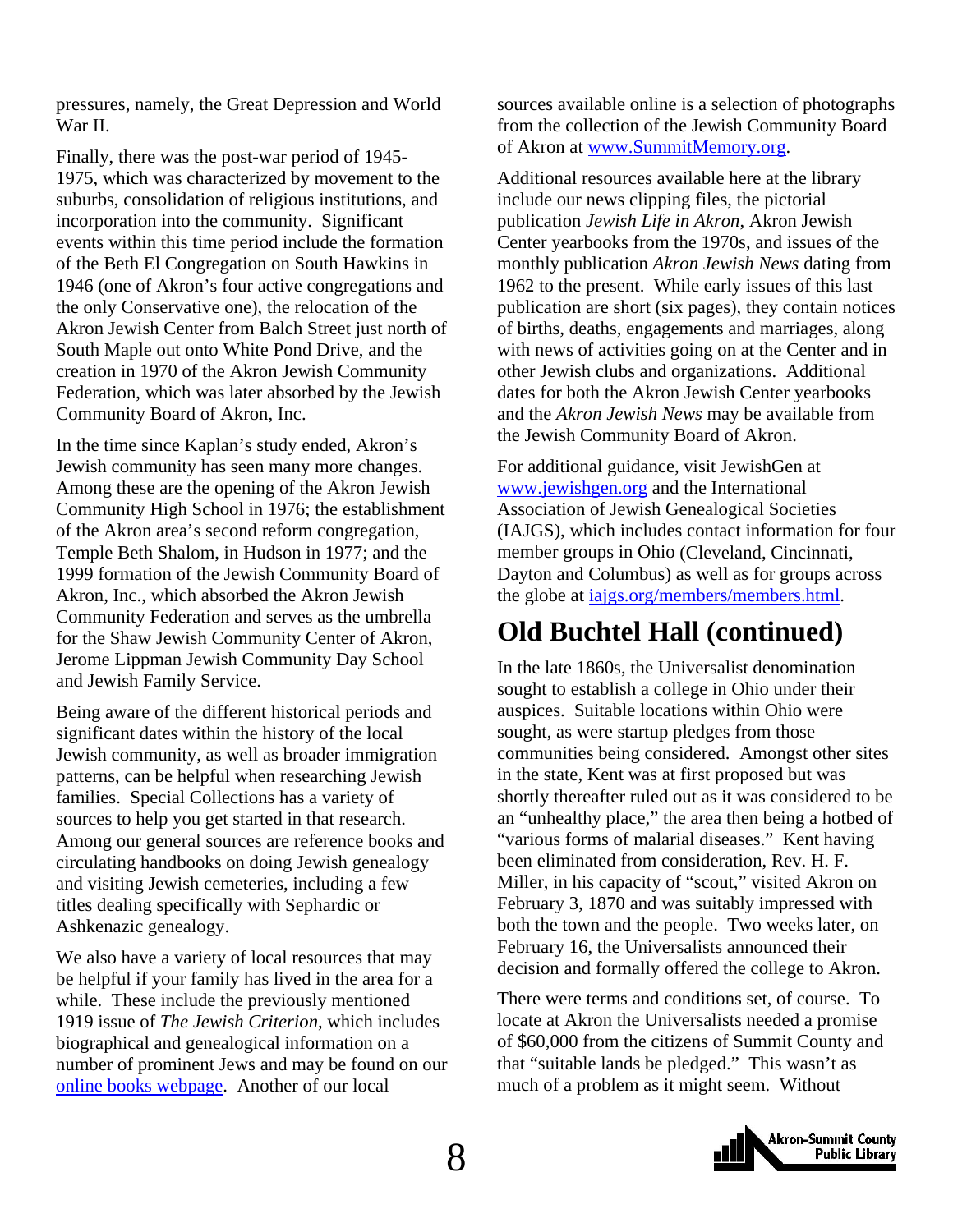hesitation, Akron philanthropist John Buchtel pledged \$31,000 with the balance promptly raised by subscription among other leading Akron citizens. An actual building site would not be a problem either as Akron just happened to have the perfect location for the proposed college in the soon-to-bevacated Spicer Hill Cemetery. This was found agreeable to the local committee and on March 4, 1870, the Spicer Hill Cemetery site was recommended as a suitable spot to build the proposed college.

Shortly afterwards, on May 31, 1870, the college was incorporated, and the newly appointed board of trustees voted to accept the recommendations of the various committees and officially select the cemetery site. At the same meeting it was unanimously decided to name the new college in honor of the respected John Buchtel whose spirit was so greatly admired. The building site was finally official, but first all of the remaining bodies needed to be removed before construction could begin. Removals took place throughout 1870, but a few bodies still remained into calendar year 1871. To expedite this process, an ordinance was passed by city council on February 20, 1871 that decreed all bodies were to be removed by friends, family or by the city no later than April 10 of that year. In this fashion, at least 64 bodies were exhumed and re-interred in Glendale, although it is likely a few others were relocated to other cemeteries. Early in March of 1871, the site was declared cleared, a pronouncement that was certainly not accurate as over the years, construction projects have unearthed human remains, proving that a few graves had been missed. The go-ahead having been given, ground was broken on March 15, 1871.

The morning of July  $4<sup>th</sup>$ , 1871 dawned gray and drizzly, a dreary day and a depressing one too for those witnessing such an important event in Akron's history. This was the day that Horace Greeley, influential editor of the *New York Tribune* came to Akron to assist in the laying of the cornerstone for the building that would become Buchtel College. The soon-to-be candidate for President in 1872 was himself a Universalist and had readily agreed to take part in the ceremonies.

Special trains were scheduled into Akron, and on the appointed day, delivered hundreds of people to the city for the festivities. It was later estimated that more than 5,000 visitors were present, including many hundreds from the surrounding countryside all wanting to see Greeley and be present at such a momentous occasion. Fortunately, as the day wore on, the weather cleared and a pleasant time was passed by all with a parade of dignitaries, gun salutes, bands playing, and the formal address by Greeley.

Construction proceeded at a rapid pace, and except for a few minor interior details, was ready to receive students that autumn. The first term began on September 11, 1872, with the building opened to both college and the more numerous prep students. Everyone present agreed that the site selected for the college could hardly have been better as the building occupied a commanding position and was easily the tallest structure in the area dominating the Akron skyline. A massive, handsome building of brick with red trim and sandstone foundations, the overall dimensions measured 240 feet long by 54 feet wide with five stories above ground level. A composite of Norman, Gothic and Doric architecture was employed in the design, which the *Akron Daily Beacon* of June 13, 1872 gushed was "one of the most imposing and beautiful structures in the state of Ohio." There was even an observation deck open to the public that the curious could use to take in the far ranging views of the countryside. Buchtel Hall was the official Akron weather station for many years and citizens could obtain a forecast simply by viewing which and how many flags were flying on the roof of the building.

Within the building could be found quarters for the faculty and staff, including cooks, laundresses, and several other positions. Several professors and officials employed by the college had their families with them and were supplied with generous quarters. Students, meanwhile, were billeted in small spartan rooms which were described misleadingly by the inaugural catalogue as "light, airy and ample, furnished with the most modern and improved conveniences." The arrangement of students (both college and prep) within the building called for

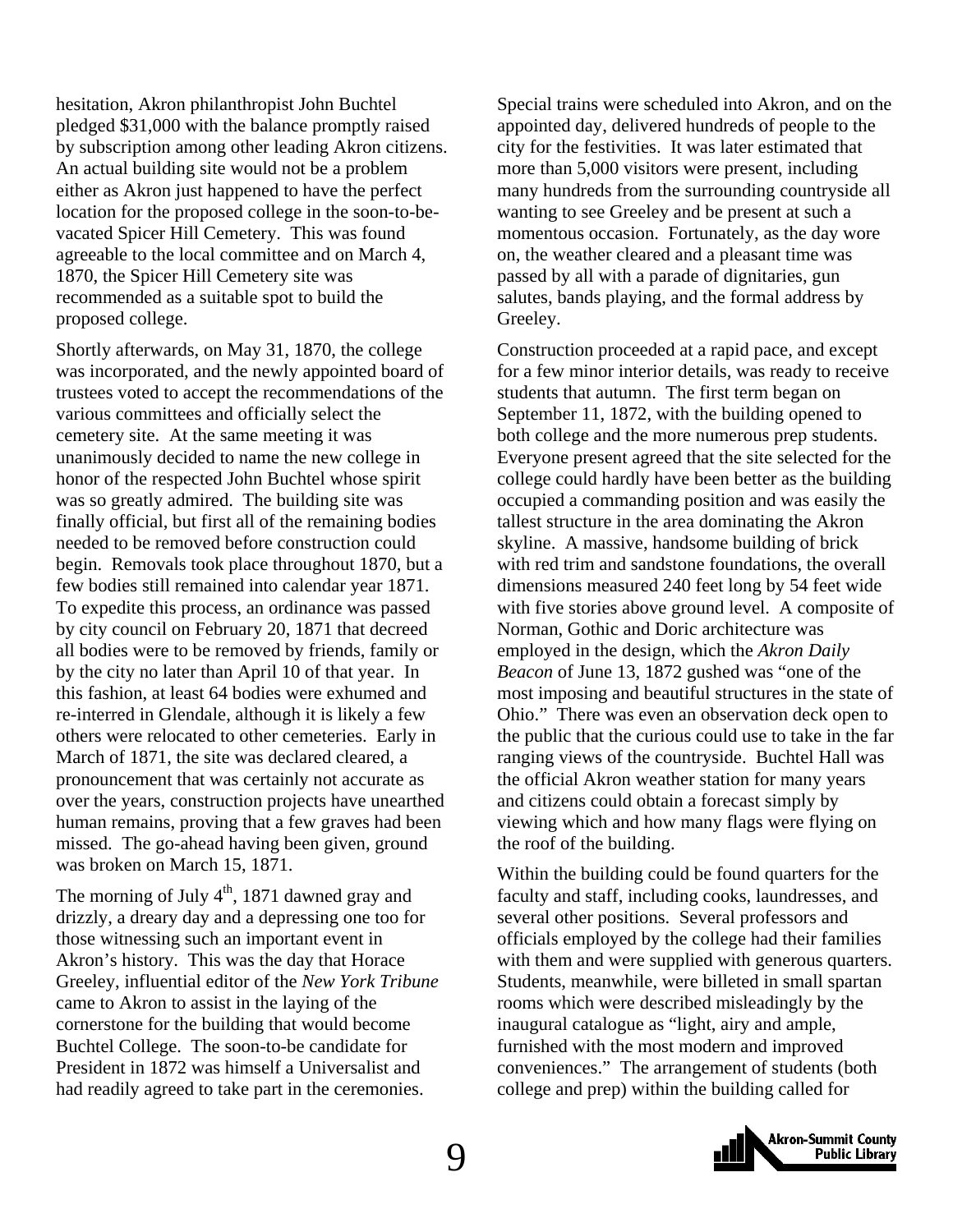males to be quartered on the east end of the building and females on the west.

Everyday life for students at Buchtel was much more regimented and structured when compared to those of today. Daily chapel was required, and large blocks of time were decreed for study, the amount of which would horrify current students. Even so, time was found for various pranks and frivolous acts that have long been associated with the college scene. At Buchtel this included appropriating a rather large wagon from the street, disassembling it and then reassembling it on the roof. If pouring water down the stairwells onto those standing unaware below had been an Olympic event, Buchtel students would have taken the gold medal. In another incident, a cow was silently led up all five flights of stairs one dark night and left tethered in the attic. She was contentedly chewing her cud when discovered the following morning. Leading her back down the stairs proved to be much more of a challenge. Despite all efforts to guide the bovine intruder back to earth, she stubbornly refused to budge. It was finally necessary to hobble her legs and slide her down planks laid atop the stairs, her loud protestations echoing throughout the hallways.

Now we come to the fateful evening of December 20, 1899. It was the last day of classes before the Christmas break, and comparatively few students, faculty and staff were in the building. Although neighborhood residents later claimed they had smelled pine wood burning for an hour before the fire was discovered, it wasn't reported until an area resident noticed flames breaking through the roof on the east end of the building at about 5:15 pm. An alarm was immediately sent in to the fire department which eventually responded with every available man. The word now out that the building was on fire, students and faculty alike set to work rescuing what they could from the building, taking what they could carry to the neighboring Crouse gymnasium and unceremoniously dumping everything on the floor. Also lending a hand was a sizable number of laborers on their way home after work. That they had pitched in to help was confirmed by the large number of bent and

blackened lunchboxes later found in the ruins that they had dropped as they came upon an item to be saved.

Roughly an hour into the blaze, it became apparent that the fire department was having little, if any, success in fighting the advancing flames and the police soon forbade anyone from again entering the building. By 7 pm, the fire was at its height. With the upper floors all blazing furiously, the glow in the nighttime sky drew thousands of Akron residents to the scene. A few short hours later, the building lay completely gutted, a smoldering ruin. Nothing was left standing except for the charred remnants of the exterior walls.



Buchtel Hall following the December 1899 fire. From the Summit County Historical Society Collection.

The cause of the fire would never be determined but was ultimately thought to have been a defective chimney flue. After the pile had cooled, what remained of the walls was pulled down and the debris searched for metal to be sold for scrap. The cut sandstone blocks were set aside to be used in future construction, while the rest of the rubble was simply pushed into the basement. Topsoil was then layered over the entire site, leaving little visual sign of the grand structure that had stood there.

As might be imagined, the effects of the fire were devastating. Amazingly, there were no deaths, and only a few minor injuries were reported. The material losses were another matter. Many items had been saved such as nearly all personal effects, most

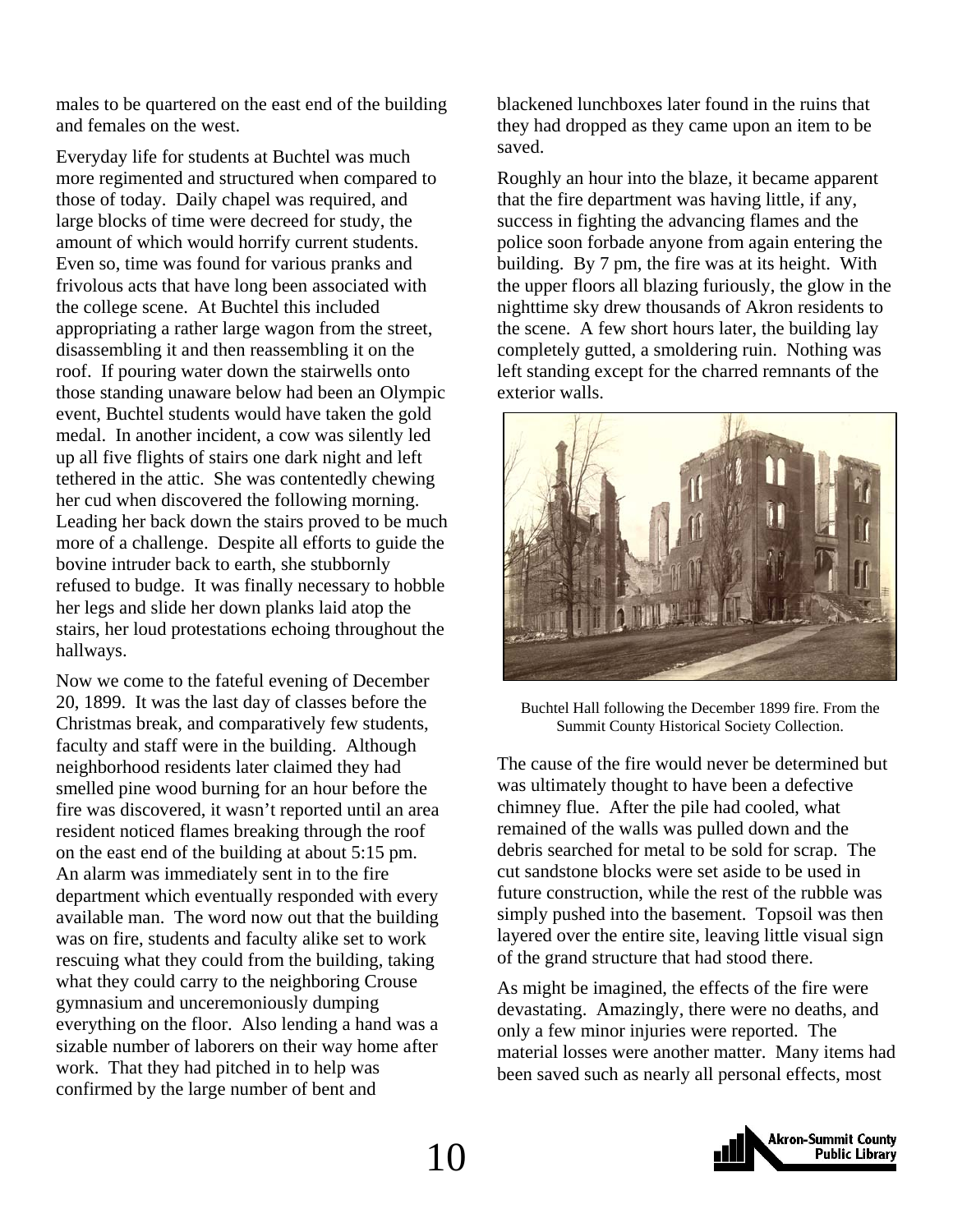<span id="page-10-0"></span>of the books from the library, and grade books. Much of the dinnerware was thoughtfully rescued as well by the dining room manager who had hastily scraped the uneaten evening meal from the plates (and onto the floor) and carried them to safety. But gone were the science collections, textbooks, desks, bedding, the original building plans and sundry other items.

The news grew worse when it was discovered that insurance would not even come close to covering the loss. Even so, when the new semester began two weeks later, not a single class needed to be postponed. This was accomplished by partitioning the Crouse gymnasium and making available the President's residence to be used for classrooms. The Prep department students received instruction in nearby buildings. For sleeping arrangements, male students were assigned to area homes, while most females stayed at "Masaldwar" a large private residence turned dormitory on Union St.

There was never any question that the college would be rebuilt, but in what form and where were the questions of the day. *The Beacon* advocated selling both the campus real estate and the athletic field and utilizing those funds to rebuild farther from the center of town. This feeling was apparently backed by at least some of the Trustees. The public's sentiment was otherwise. Because the insurance was insufficient, pledges were taken from Akron citizens, and a sizable fund was soon established. This, along with the insurance money, began the rebuilding process.

It was decided it would be more prudent to construct several buildings with the funds that were available. The decision was also made to begin with a recitation hall that would function as the main campus building but on a smaller scale. Local architect Frank Weary was commissioned, and plans by him were accepted and rushed into construction. Throughout 1900, this "New" Buchtel Hall was built using the foundation stones that had been foresightedly set aside in the salvage operation earlier in the year. It was constructed adjacent to where the original building had stood, the newer building's northwest corner slightly overlapping the

footprint of its predecessor. Along with the new Academy for the Prep department, the new Buchtel Hall was completed and opened in 1901. Having been used as classrooms for many years, today Buchtel Hall houses the University Administrative offices.

As you climb the few steps and enter the front doors you stand in the foyer of this historic building. As your eyes adjust to the indoor light immediately on the left can be seen an old stone inscribed in circular fashion bearing the legend "Centenary of Universalism in America, 1870. This stone laid July  $4<sup>th</sup>$ , 1871." Saved from the ruins of Old Buchtel at the beginning of the last century, it is representative of combining the old and the new, a tangible link to the past.

## **We would like to thank the following for their generous donations:**

Mary Lou Baker for materials from the collection of Charles Astrup

Cuyahoga Portage Chapter, Daughters of the American Revolution for book, *Stafford County, Virginia Deed and Will Book Abstract, 1780-1786*

Walter J. Faix for two color photographs of a Corsair airplane, 2008

Debbi Hasty for five maps of Portage Lakes

Jean Heinz for book, *An Akron Boy* by Jean Heinz

Kelly Holderbaum for 1927 Central High School yearbook

Nathalie Ketterer for book, *Count Each Day: A Son's Heroic Journey with ALS* by Nathalie Ketterer

James Kowalcsyk for book, *West Hill Sketchbook* (2 copies)

Janice Lynn Morgan O'Neil for two ledgers containing minutes and founding notes for the Fortnightly Music Club, 1924

Warren Skidmore for programs for Akron Concert Course, YMCA Good Music Club, and Coach House Theater

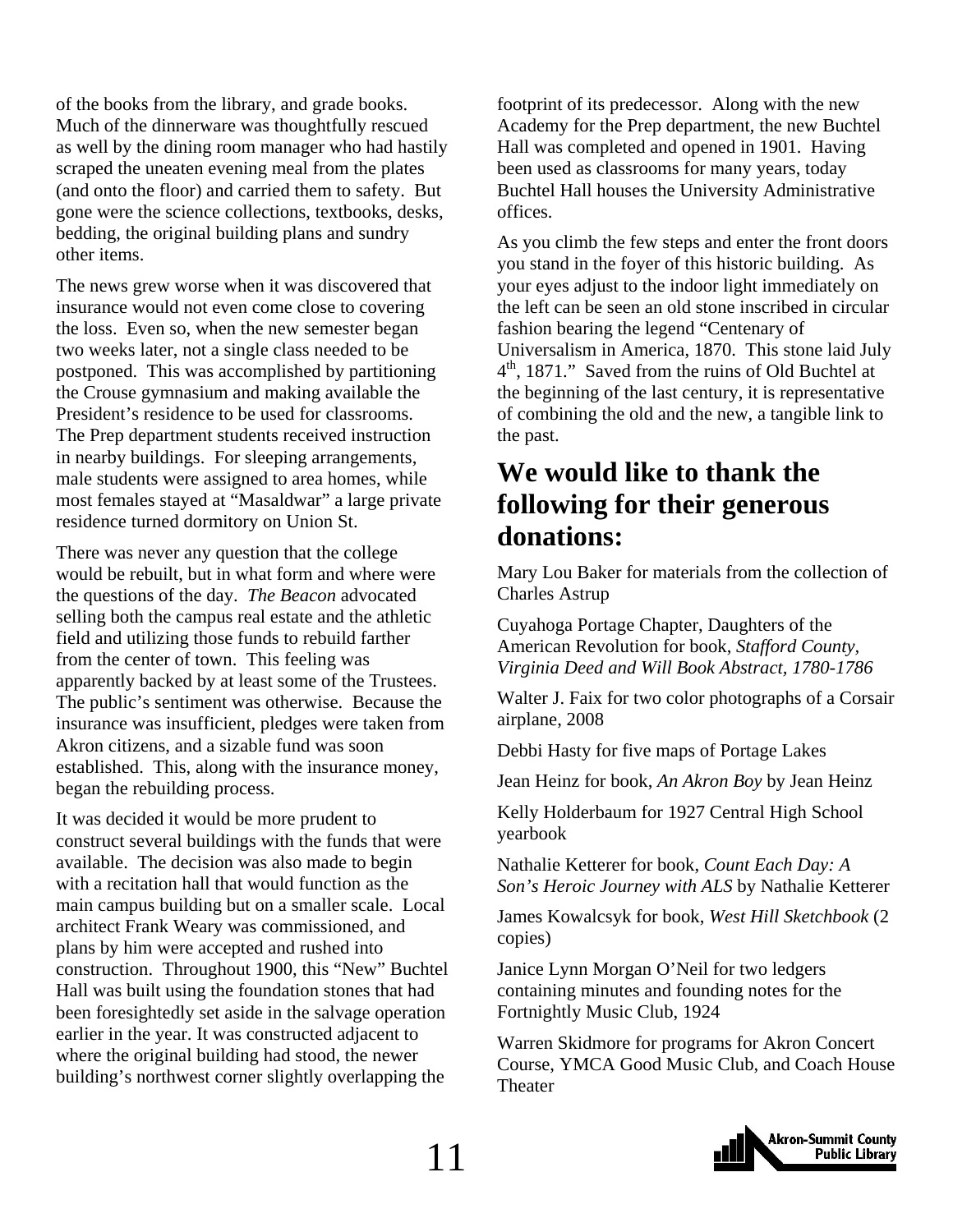# <span id="page-11-0"></span>**Donations (continued)**

George Washington Chapter, National Society Daughters of the American Colonists for book, *The Ladies of the George Washington Chapter of the Daughters of the American Colonists*

Brenda Walko for yearbooks from Our Lady of the Elms and St. Vincent High Schools

# **More about Union Park**

We appreciate feedback about our newsletter and were delighted to receive an email from Jeff Franks regarding the Union Park article in our last issue: [http://www.akronlibrary.org/internetresources/sc/pu](http://www.akronlibrary.org/internetresources/sc/pursuits/pursuits7-3.pdf) [rsuits/pursuits7-3.pdf](http://www.akronlibrary.org/internetresources/sc/pursuits/pursuits7-3.pdf). Jeff, who is an Assistant Professor and head of reference at the University of Akron's Bierce Library, informed us that one of the images featured in the article shows his grandmother Violet Koonce and her brother and sister. Following is the information he provided about them.

*The young girl seated with hands clasped at the far right is my grandmother Violet Koonce, age 12. Standing with her right to left, is her brother Howard, age 3 and sister Estelle, age 10. They were three of five children of Grace and Thadeus Koonce. Thadeus was a foreman for the Diamond Rubber Company until 1903, when on a September morning he left for work and was never seen or heard from again. Accounts of his disappearance can be found in the Beacon of that year. Grace was left to raise five children on her own. She received a great deal of help from her mother Susie Hall, also of Akron. At the time of the photo Union Park was very close to their residence at 209 East Mill St. Grace worked a day job, while Violet cared for her younger siblings. As a young teen, Violet began working as a domestic on the west side of Akron. She married an Armenian immigrant, K. H. Andonian and had five children of her own, many of whom, along with their descendents, live in Northeast Ohio today.* 

Thanks to Jeff, we now know something more about Union Park and the people who lived nearby.

# **Workshops from Special Collections**

#### **Getting Started in Family History**

*Tuesday, January 6, 6:30 pm* 

Join us for an orientation for new family historians. Each session will include an overview of the genealogical sources available at the Akron-Summit County Public Library, suggestions for getting started, and tips for organizing your research. This workshop meets in the Special Collections Division—Third Floor, Main Library. For more information and to sign up, contact us at 330.643.9030 or [speccollections@akronlibrary.org](mailto:speccollections@akronlibrary.org)

#### **Finding Your Family in the Census**

*Tuesday, February 3, 6:30 pm*  United States Census records are rich sources of genealogical information. Join us as we learn more about using these valuable records in your family research. As we will be using electronic resources, basic computer skills are recommended. This workshop meets in Computer Lab 2 - First Floor, Main Library. For more information and to sign up, contact us at 330.643.9030 or [speccollections@akronlibrary.org](mailto:speccollections@akronlibrary.org)

# **New to the Collection**

#### **Connecticut**

Barnes' mortality records of the town of Woodbury: from 1672 to the present day

A directory of Native and African Americans in Windham County, 1650-1900. 2 vols.

#### **District of Columbia**

Daily National Intelligencer index, deaths :1855-70 District of Columbia ancestors: a guide to the records of the District of Columbia District of Columbia death records: August 1, 1874 to July 31, 1879 District of Columbia foreign deaths, 1888-1923 District of Columbia guardianship index, 1802-1928 District of Columbia interments (index to deaths), January 1, 1855 to July 31, 1874 District of Columbia marriage records. 1811-1892 District of Columbia original land owners, 1791- 1800

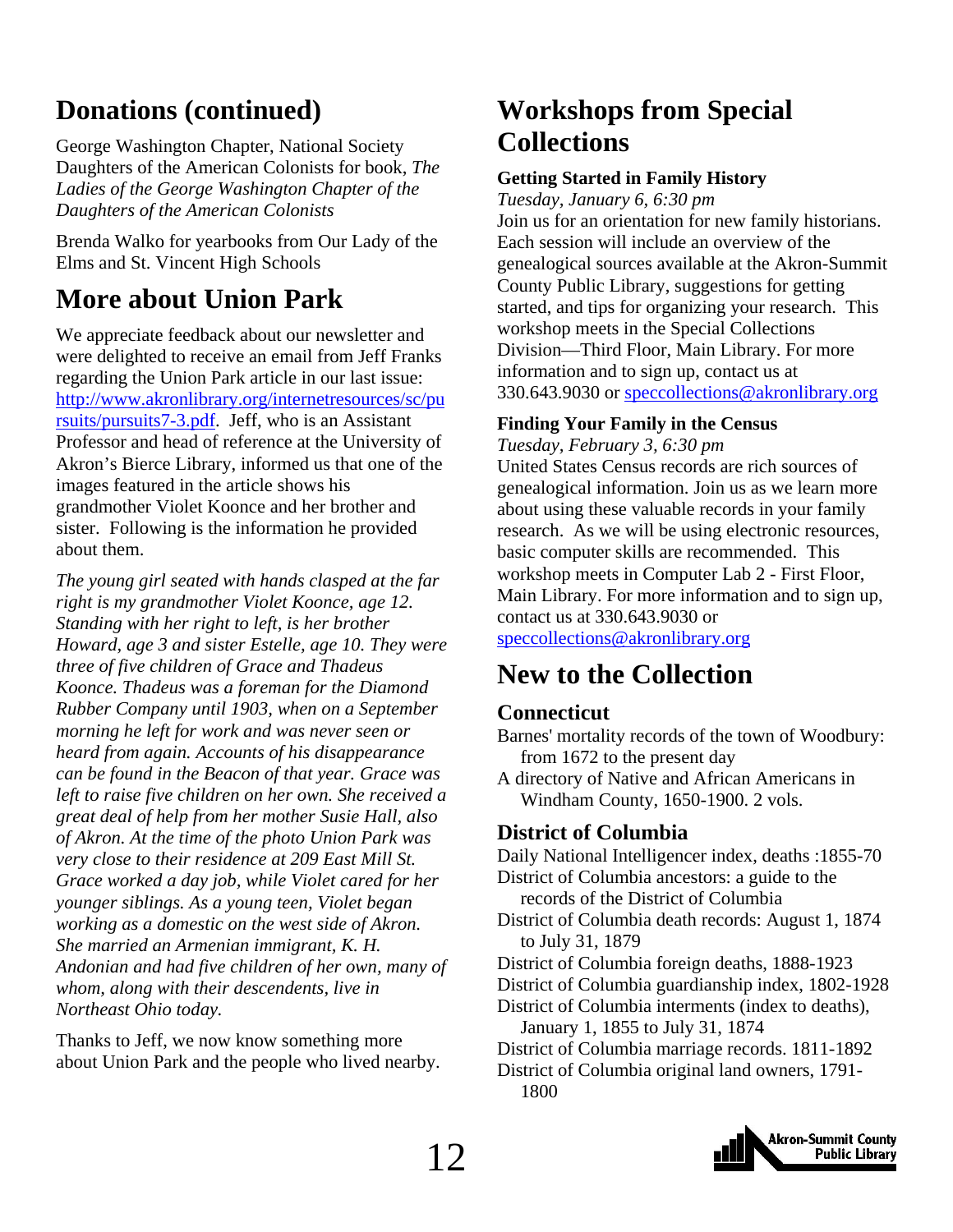#### **District of Columbia (continued)**

The Georgetown Courier marriage & death notices: Georgetown, District of Columbia, Nov. 18, 1865 to May 6, 1876 Georgetown, District of Columbia marriage and death notices, 1801-1838

Index to District of Columbia wills, 1921-1950

William King's mortality books, vol. 2: 1833-1863

#### **Georgia**

Cobb County, Georgia cemeteries. 3 volumes

#### **Kentucky**

Cemeteries of Adair County, Kentucky. 8 vols. Cemeteries of Christian County, 1797-2004 Graves County, cemeteries. Multiple vols. Graves County, cemeteries full name index Hopkins County, index to white marriages, 1900-49 Hopkins County, non-white marriage index, 1866- 1914 Hopkins County, tax list, 1807; marriages 1807-68

Marriage, bond & consent book, Nelson County

#### **Massachusetts**

Cemetery inscriptions of Ashburnham Cemetery inscriptions of Baldwinville & Templeton Cemetery inscriptions of Hubbardston Cemetery inscriptions of Phillipston Cemetery inscriptions of Royalston and South Royalston

Cemetery inscriptions of Westminister

#### **Michigan**

Baroda Township (Cemeteries of Berrien County) Benton Township (Cemeteries of Berrien County) Calvary Cemetery, Benton Township, Berrien County

Cemetery records of Hagar Township in Berrien City cemeteries of Saint Joseph (Berrien County) Eaton County cemeteries, Brookfield Township Easton County cemeteries, Chester Township Eaton County cemeteries, Roxand Township Eaton County cemeteries, Sunfield Township Eaton County cemeteries, Walton Township Headstone readings of Bertrand Township cemeteries, Berrien County

Headstone readings of Niles Township cemeteries, Berrien County

History of Lenawee County, 2 vols. Lake Township (Cemeteries of Berrien County) Maple Hill Cemetery [Eaton County] Morton Hill Cemetery (Cemeteries, Berrien County) New Buffalo Township (Cemeteries, Berrien County) Riverview (Cemeteries of Berrien County) Sodus Township (Cemeteries of Berrien County) Watervliet Township (Cemeteries of Berrien County) Weesaw Township (Cemeteries of Berrien County)

#### **Mississippi**

Cemeteries in Chickasaw and surrounding counties Tishomingo County cemeteries Tishomingo County cemeteries: a revised index

#### **New York**

Assumption of Mary Parish, Redford: baptisms, 1853-1910; marriages, 1853-1923; burials, 1853-1923 & cemetery records

Church of the Immaculate Conception, Keeseville St. Catherine of Sienna - Mission, Clintonville: 1835-1929 marriages-births-deaths

Coopersville [sic] St. Joseph-du-Corbeau: Baptemes et sepultures (1843-1880). Baptisms and burials

Death records, Orange County: from the mortuary records of 1850, 1806, 1870 and 1880

Descendants of Baileytown: a vanished hamlet in the Ramapos

Goshen Independent Republican marriages notices, 2 vols. 1866-1903

Headstone inscriptions: Clinton County, Revised

Immaculate Heart of Mary (formerly St. Philomena's and St. Bridget's), Churubusco: 1860-1930, marriages-births-deaths

Marriages - marriages (1830-1880), comte de Clinton County [microform] Marriages (1830- 1880) Clinton County

Parish St. John the Baptist, Keeseville: baptisms & burials, 1853-1880

- St. Anne's Church, Mooers Forks: marriages baptisms-burials, 1860-1925
- St. Augustine's Church, Peru: marriages-births deaths
- St. Mary's Church records, Champlain, Clinton County: 1860-1899

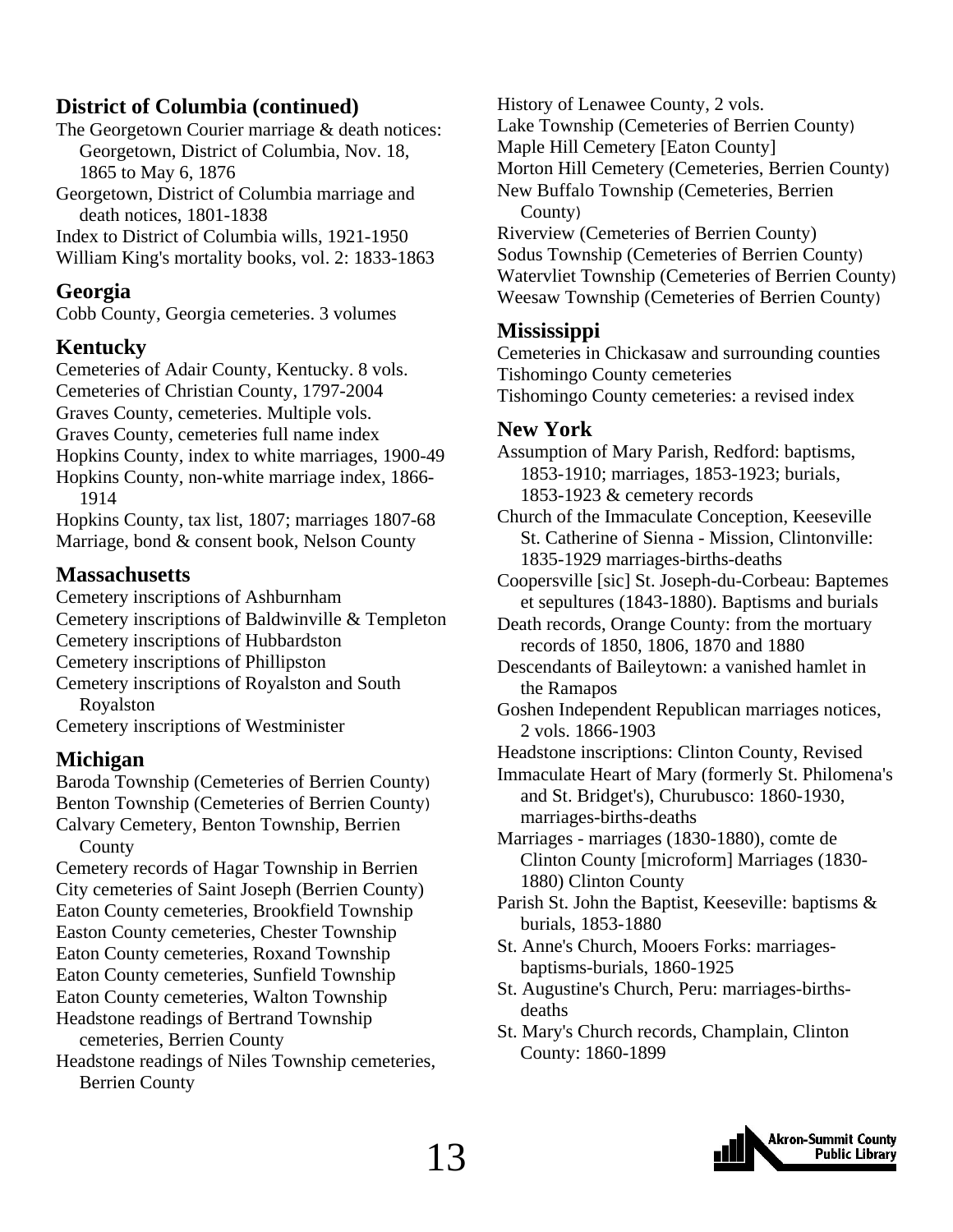#### **Ohio**

- Town of Mooers, vital records: births, 1875 1959; deaths, 1875 - 1929; marriages, 1875 - 1954
- Adams County, Ohio, will book index, 1849-1860 Archaeology of the fort at Greenville, Ohio
- Births, marriages and deaths reported in newspapers Berea, Cuyahoga County: Feb. 1879-Dec. 1884
- Ghosts of the Magic City
- Index of women from early years in southeast Ohio [land records]
- Letha E. House: from foundling to philanthropist
- A listing of entrymen on lands east of the Scioto River in Franklin County
- A listing of entrymen, lands east of the Scioto River in Pickaway County
- A listing of entrymen, lands east of the Scioto River in Pike County
- A listing of entrymen, lands east of the Scioto River in Ross County
- A listing of entrymen, lands east of the Scioto River in Scioto County

A listing of entrymen, lands in Ashland County A listing of entrymen, lands in Athens County A listing of entrymen, lands in Belmont County A listing of entrymen, lands in Carroll County A listing of entrymen, lands in Columbiana County A listing of entrymen, lands in Coshocton County A listing of entrymen, lands in Delaware County A listing of entrymen, lands in Fairfield County A listing of entrymen, lands in Gallia County A listing of entrymen, lands in Guernsey County A listing of entrymen, lands in Hamilton County A listing of entrymen, lands in Harrison County A listing of entrymen, lands in Hocking County A listing of entrymen, lands in Holmes County A listing of entrymen, lands in Jackson County A listing of entrymen, lands in Jefferson County A listing of entrymen, lands in Knox County A listing of entrymen, lands in Lawrence County A listing of entrymen, lands in Licking County A listing of entrymen, lands in Meigs County A listing of entrymen, lands in Monroe County A listing of entrymen, lands in Morgan County A listing of entrymen, lands in Morrow County A listing of entrymen, lands in Muskingum County A listing of entrymen, lands in Noble County

- A listing of entrymen, lands in Perry County
- A listing of entrymen, lands in Richland County
- A listing of entrymen, lands in southeast Ohio
- A listing of entrymen, lands in Tuscarawas County
- A listing of entrymen, lands in Vinton County
- A listing of entrymen, lands in Washington County
- A listing of entrymen, lands in Wayne County
- A listing of entrymen, lands south of the Connecticut Western Reserve in Mahoning County
- A listing of entrymen, lands south of the Connecticut Western Reserve in Summit County

#### **Pennsylvania**

Altoona City Hall birth records, 1886-1905 Blair County tax records, 1846, Blair County Carson Valley Cemetery, Carson Valley, Cemeteries of Bald Eagle Township, Beech Creek Township and Beech Creek Borough, Clinton Cemeteries of Crawford, Greene and Logan townships and Loganton Borough, Clinton County (a.k.a. Sugar Valley) Cemeteries of Freedom Township, Blair County Church of St. Mary, Hollidaysburg, baptismal records, 1844-1920 Evangelical Lutheran Church, Duncansville, 1847-1968 Fairview Cemetery, Altoona, PA First Evangelical Lutheran Church, Altoona, Blair County, 1857-1915 baptisms, marriages & deaths Grandview Cemetery, Tyrone Hickey-O'Neill Funeral Home records, Altoona, 1897-1911 Historical collections relating to Gwynedd: a township of Montgomery County, settled in 1698 by Welsh immigrants Hollidaysburg Presbyterian Cemetery Lafferty & Tobias Funeral Home, Altoona: from mortuary records, April 16, 1907–Dec. 31, 1918 Logan Valley Presbyterian Church, Bellwood, 1899-1953 Lutheran Cemetery, Newry McFarland Funeral Home records, Hollidaysburg, 1837-1932 Rosehill Cemetery, Logan Township, Blair 2 vols Saint John's Cemetery, Altoona, St. Mary's Church records, Altoona, deaths &

marriages, 1862-1888

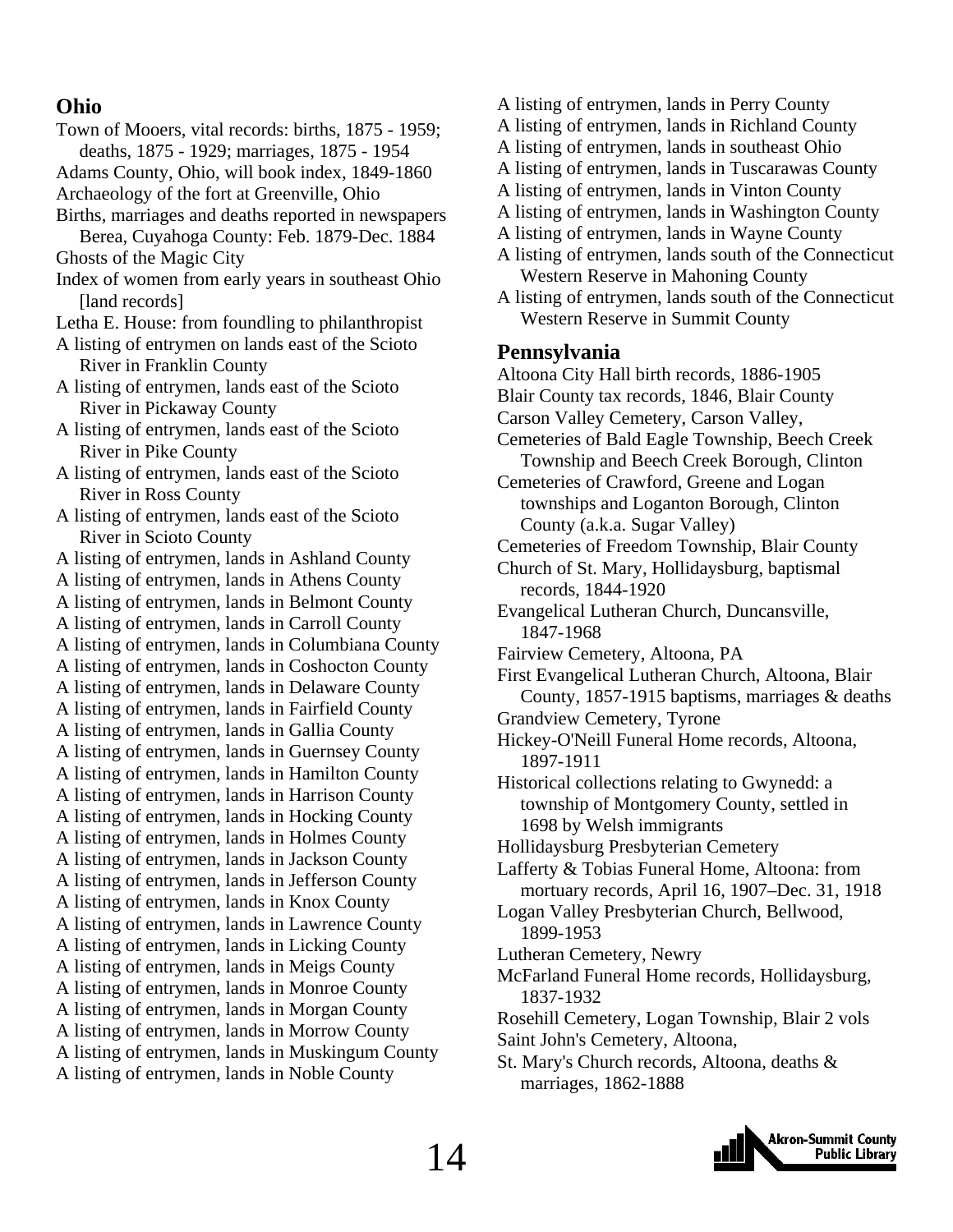#### **Pennsylvania (continued)**

Sinking Valley Presbyterian Church, Sinking Valley Some Blair County, cemeteries in Hollidaysburg

- Borough: Green Lawn, Holliday-Jackson, old & new St. Mary's, Union
- Stevens Mortuary, Altoona: from mortuary records, July 16, 1883 - December 31, 1910
- Trinity United Methodist Church, Roaring Springs,

Tyrone Township cemeteries, Blair County Zion Evangelical Lutheran Church records,

- Hollidaysburg & Frankstown, 1824-1923
- Zion's Evangelical Lutheran Church, Williamsburg, 1837-1929

#### **South Carolina**

Lexington area cemeteries

#### **Virginia**

- 1835 gazetteer of Virginia and the District of Columbia
- Alleghany County, Covington, birth records. multiple volumes

Black laws of Virginia: a summary of the legislative acts of Virginia concerning Negroes from earliest times to present

Cavaliers and pioneers: abstracts of Virginia land patents and grants: Volume VIII, 1779-1782

- Cavaliers and pioneers: abstracts of Virginia land patents and grants: supplement, Northern Neck grants No. 1, 1690-1692
- Deed and will abstracts, Stafford County: 1686-89
- Deed and will abstracts, Stafford County: 1689-93
- Deed and will abstracts, Stafford County: 1722-28, 1755-1765
- Deed and will abstracts, Stafford County: 1780-86; scheme book: 1790-93
- Deed and will abstracts, Stafford County: 1809-10
- Deed and will abstracts, Stafford County: 1810-13
- Deed and will abstracts, Stafford County: 1825-26
- Hollywood Cemetery: a history of a Southern shrine A list of places included in 19th century Virginia
- directories
- Order book abstracts, Stafford County:1664-68, 1689-90

Order book abstracts, Stafford County: 1691-92 Order book abstracts, Stafford County: 1692-93 Parish lines, Diocese of Southern Virginia

Parish lines, Diocese of Southwestern Virginia Stafford County, land tax books: 1782-1792 Stafford County, will book: 1748-1767 Survey of various cemeteries of Alleghany County Virginia: a guide to the Old Dominion Virginia county records: Westmoreland County Virginia in maps: four centuries of settlement, growth and development Wills, inventories and appraisement bills of Alleghany County, 1822-1876 Women of mark: a history of the Woman's Club of

### **West Virginia**

Richmond

Logan County, births & deaths. 2 books. 1872-1906 Logan County, marriages. 3 books. 1872-1923

Our Monongalia: a history of African Americans in Monongalia

#### **Family History**

The descendants of Henry Young: our immigrant ancestor, vol. 1

#### **Military**

- Camps and campaigns of the 107th Regiment of the Ohio Volunteer Infantry from August 1862 to July, 1865
- The history of Philip's War: commonly called the Great Indian War of 1675-1676 also the French and Indian Wars at Eastward in 1689, 1690, 1692, 1696 and 1704
- Presidential libraries holdings relating to prisoners of war and missing in action
- Westmoreland in the Revolution: eyewitness accounts of those who served

#### **New England**

Female index to Genealogical Dictionary of the First Settlers of New England

Perished in flames: victims of deadly fires in New England newspapers & diaries, 1675-1830

#### **Reference**

Family history cultures and faiths: how your ancestors lived and worshipped Handbook of oral history

#### **Belgium**

Searching for Flemish ancestors